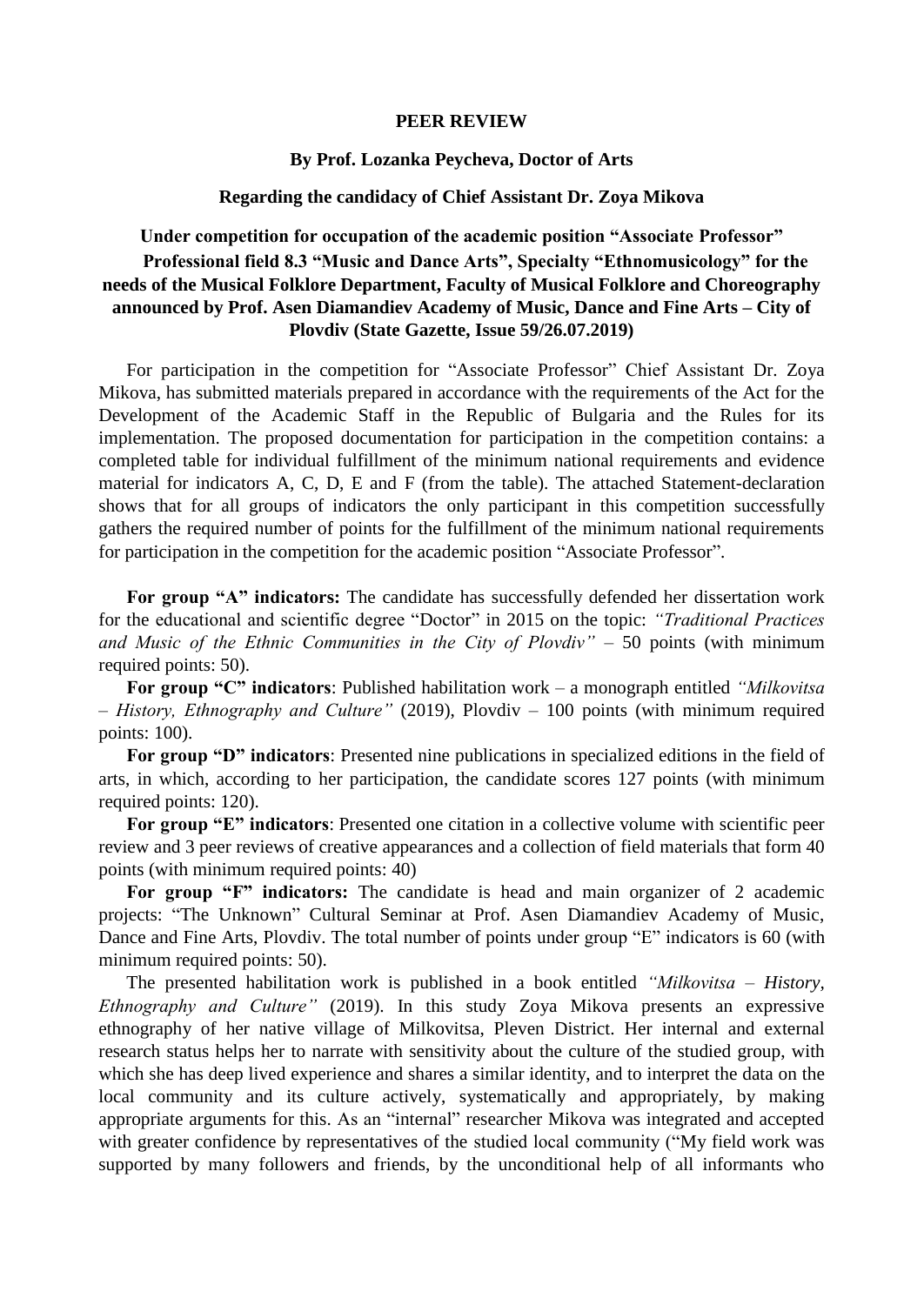participated in the discussions, and especially by those who continued to be "my eyes and ears" in the village of Milkovitsa" (p. 12-13). The established network of like-minded friends and relatives depends on the indirect belonging of the researcher to their environment and enables the collection of rich and authentic quality data. As an "external", distant observer with academic status, her field work is based on requirements that the ethnomusicologist profession places on practicing music ethnographers ("I have to admit that as a researcher it was very difficult for me to distance myself from the subject of my research and to remain as impartial as possible and to take on the role of an "external" and "side" observer of the people in the village, because at the same time as I was observing them, I was also observing myself" (p. 171). This "inevitable splitting" during field work requires the implementation of different strategies to deal with the specificities of the research environment and the community space. The special status of Dr. Mikova in this situation creates prerequisites for the covering of different "internal and external" aspects and layers of the culture of the settlement, helps to originally interpret the studied data, contributes to a more effective handling of the issues addressed in the study and increases its credibility.

In order to describe the population of Milkovitsa and its typical traditional practices, Zoya Mikova organized her field studies in the period from 1992 until 2019. The data presented and interpreted in the book is the result of this extensive field work. The first chapter examines in detail the historical, geographical and demographic processes related to urban history, and traces the history of cultural, religious and educational institutions in the village. The second chapter introduces the memory of the holiday calendar and traditional local practices as distinctive cultural signs for the residents of Milkovitsa. Their specificity is convincingly presented, which is clearly shown in calendar and family customs (Male Lazaritsa; *"Razlivane na voda" /Water spilling/* on Maundy Thursday; Easter commemorative round dances; the *"Kalush"* games; Elevation of the Holy Cross; some commemorative practices, etc.). The life cycle events and the calendar activities studied are presented both as a "continuous renewal of traditional practices" and as "some kind of theatrical play" and standardization of the repertoire in some individual rituals (for example, *"Lazaruvane"* /on St. Lazar's Day/). The third chapter focuses on the music and dance culture of the village of Milkovitsa, characterized as "extremely diverse". Particular attention is paid to the characteristic local music practices that are an expression of the way of life in the village. All of the presented local music formations (brass music, vocal formations and singers, amateur male choir, the children's vocal group to the school, the Milkovchanka Folk Group, etc.) are a functional and integral part of social events in both personal and community life. The significant ethnographic empirical volume and the proposed interpretations give a comprehensive look at the specifics of the local tradition studied and present a complete and useful monographic research with a strong contribution to settlement studies.

Dr. Zoya Mikova actively participates in research and scientific and practical projects. "The Unknown" Cultural Seminar, initiated and organized in two editions (2016, 2018) aims at broadening the knowledge of the different ethnic communities in Bulgaria and at promoting their traditional cultural practices. The project is carried out in three modules: artistic and creative; theoretical and a photo exhibition. Both editions of the project showed a growing interest in this large-scale event, which engages masters, doctoral students and postdoctoral students from the three faculties of Prof. Asen Diamandiev Academy of Music, Dance and Fine Arts, researchers from other scientific and educational institutions from Bulgaria and abroad, as well as representatives of different ethnic communities. The increasing number of participants in these seminars and the spatial expansion of the idea through the traveling exhibition "The Unknown" show that these hybrid manifestations are important for both science and practice.